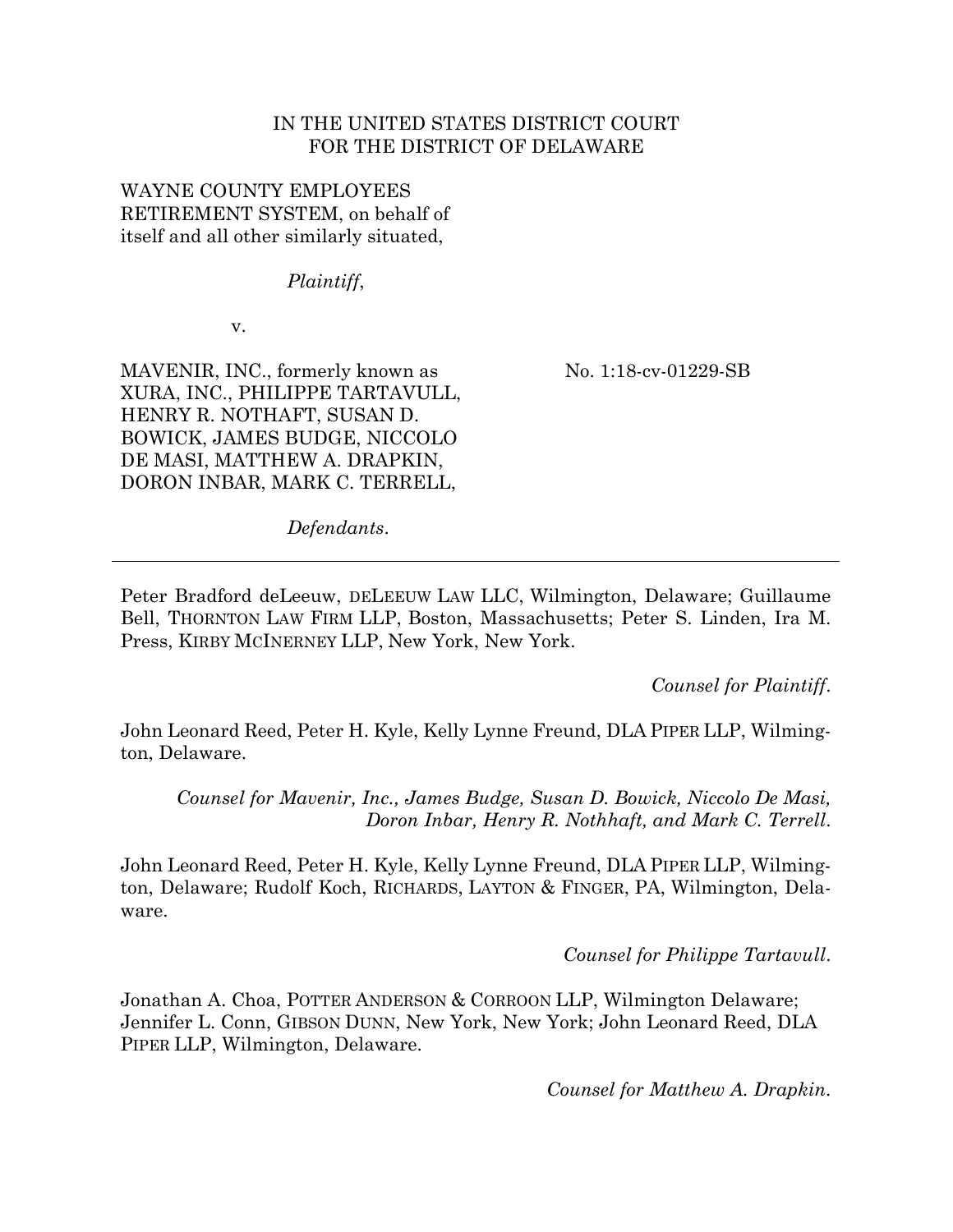#### **MEMORANDUM OPINION**

March 30, 2022

BIBAS, *Circuit Judge*, sitting by designation.

Parties cannot squeeze wrongdoing into any legal box they please. Tort law is one thing; securities regulation, another. Here, shareholders say a CEO misbehaved by pushing a deal that sold their company. Maybe so. But they sue under a law that punishes only material omissions or misleading statements. Because they cannot flag any such omission or statement, I dismiss their claims with prejudice.

#### **I. BACKGROUND**

On this motion to dismiss, I take the complaint's factual allegations as true. Xura (now Mavenir) was a publicly traded telecommunications company. Second Am. Compl., D.I. 87 ¶23. In January 2015, it attracted a private equity fund, which flirted with the idea of buying the company. *Id.* 129. Yet Xura rebuffed those advances, insisting that it was worth more. *Id.* Instead of going private, Xura reinvented itself: it reorganized its staff, sold a weak part of its business, and bought another company. *Id.* ¶¶30–35.

After watching Xura's makeover with interest, the Fund decided to have another go at buying the company. *Id.* ¶¶35–37. So it upped its offer by roughly fifty percent. *Id.* **[1**29, 42. This time, Xura's managers wanted to back the sale. But because Xura was a public company, the shareholders needed to approve it. To ensure that the sale went through, Xura's managers asked the shareholders to let them vote on the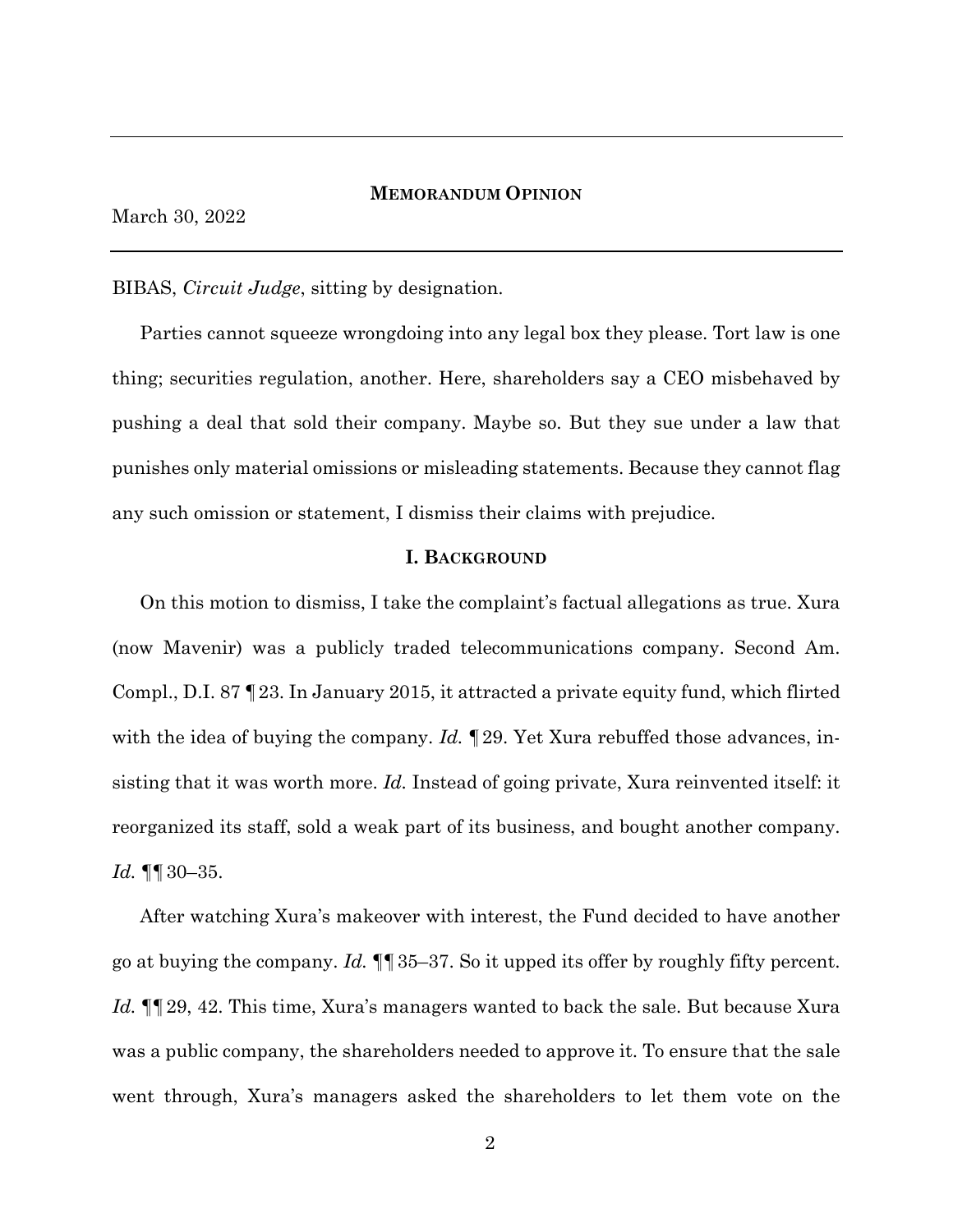shareholders' behalf. In legalese, the mangers asked to be proxies for the shareholders. But before that could happen, the company had to issue a "proxy statement" informing the shareholders of the looming vote. 17 C.F.R. § 240.14a-9(a).

Fast-forward a few months, and the sale went through. Xura shareholders got twenty percent above the market price for their shares and the Fund got the company. But then the shareholders learned that the CEO might have misbehaved when negotiating the sale. Their suspicions were aroused because the CEO would benefit if the sale went through. His contract was up for renewal, yet he was on thin ice with the Board. Second Amend. Compl. ¶¶50–51. So if Xura did not sell, he risked losing his job. *Id.* ¶51. On the other hand, if Xura did sell, he stood to get millions in severance pay, bonuses, and other benefits. *Id.* ¶24.

The shareholders worried that these incentives had driven the CEO to force the sale through, no matter how bad it was. And they thought he had undermined Xura's position by:

- negotiating directly with the Fund, *id*.  $\P\P$  65–69;
- sidelining Xura's financial advisor and "Strategic Committee" from those talks, *id.* ¶¶58, 103–05; and
- failing to pursue other buyers seriously, *id.*  $\P$ [117–18.

So the shareholders sued Xura and some of its managers. They charged that the earlier proxy statements were false, misleading, or omitted key facts. *See generally id.* ¶¶98–124. Had the statements been otherwise, they stressed, they would have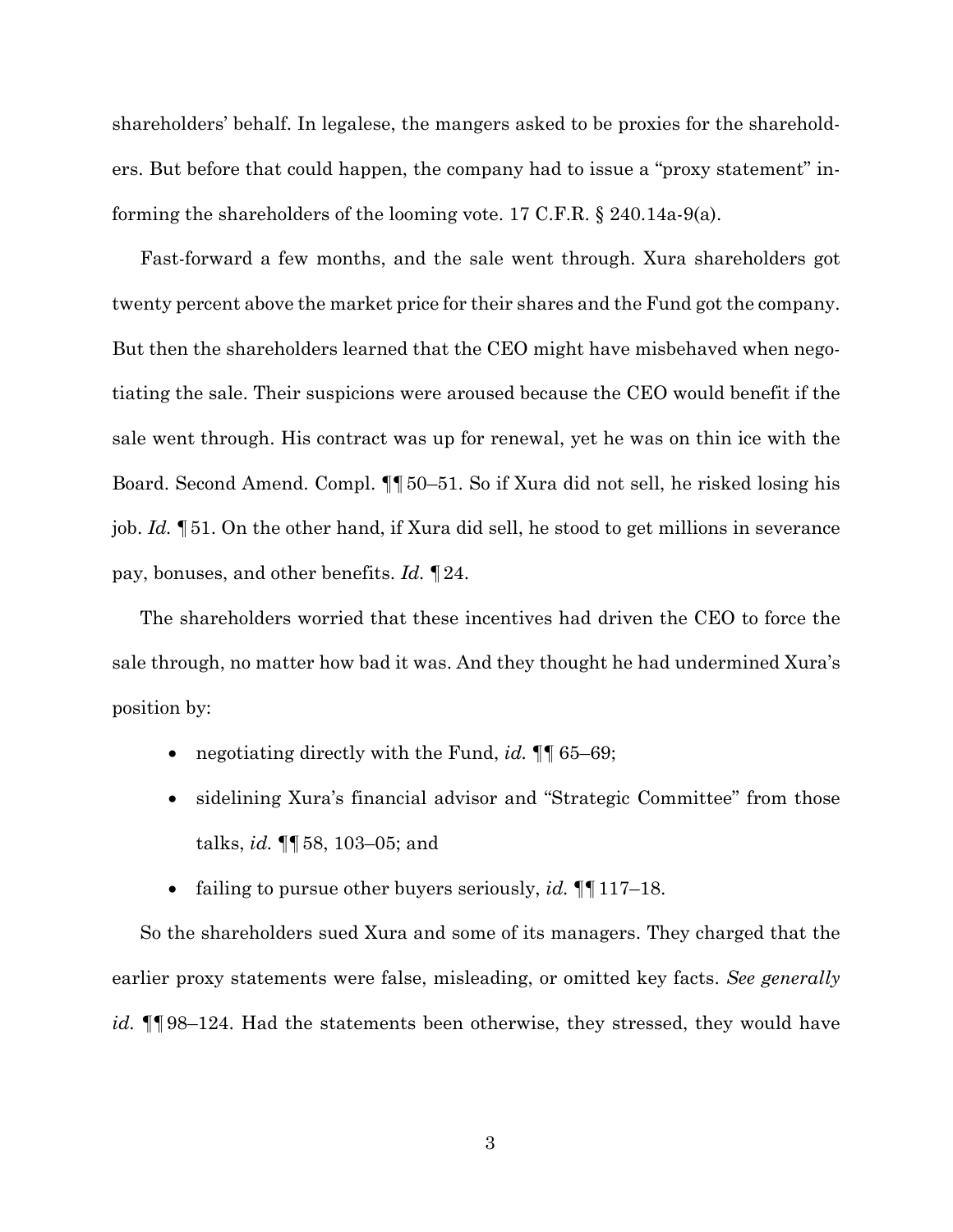demanded more money for their shares. This Court dismissed their claims a year ago. D.I. 79, 86.

The shareholders now return with their third complaint. Once more, they face a motion to dismiss for failure to state a claim. Fed. R. Civ. P. 12(b)(6). Because they have not cured their earlier mistakes, I dismiss their claims. And because this is their third strike, I do so with prejudice. *Alston v. Parker*, 363 F.3d 229, 235–36 (3d Cir. 2004) (allowing dismissal with prejudice when amendment would be futile or inequitable).

### **II. THE SECURITIES CLAIMS FAIL**

To survive this motion, the shareholders must identify either:

- a false or misleading claim in the proxy statement about a material fact; or
- a material omission that makes the proxy statement false or misleading.

15 U.S.C. §78n(a)(1); 17 C.F.R. §240.14a-9(a). Thus, while the law bans some omissions, it does not call for "total disclosure." *Jaroslawicz v. M&T Bank Corp.*, 962 F.3d 701, 705 (3d Cir. 2020). Otherwise, proxy statements would be tomes.

The shareholders tear the proxy statement apart, claiming its statements are false or misleading. Yet none is. So the shareholders cannot state a claim.

First, the shareholders complain that the proxy statement said Xura had formed a strategic committee to review the deal. Second Am. Compl. ¶116. Yet Xura did create such a committee. *Id.* ¶47. So the statement was true.

The shareholders respond that the statement was misleading because it gave the false impression that the committee played a meaningful role in the deal. *Id.* ¶105.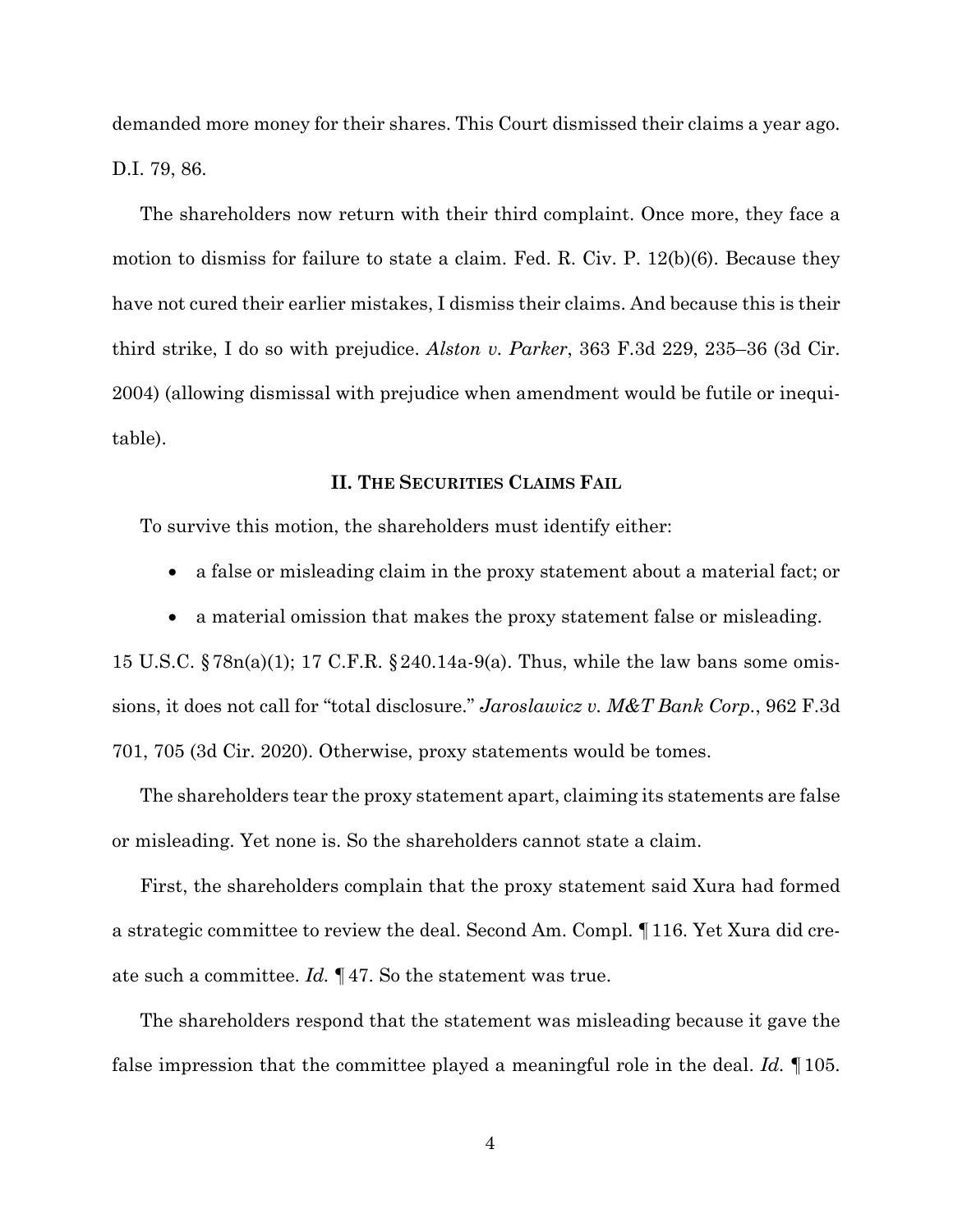True, the committee did not take the lead in the talks. But the statement never hinted that it had. On the contrary, the proxy statement stressed that the Board "authorized the *manage[rs]*," not the committee, "to continue discussions with" the Fund. D.I. 92 (emphasis added), Ex. A at 29; *see also Guidotti v. Legal Helpers Debt Resol.,* 716 F.3d 764, 772 (3d Cir. 2013) (letting me consider "undisputedly authentic documents" integral to the complaint). Indeed, the proxy statement referred to the committee only three times. D.I. 92, Ex. A. Nobody who read it could reasonably conclude that the committee played a major role in the deal. So the statement introducing the committee is not misleading.

Next, the shareholders wrangle over a related list of members of the strategic committee. Second Am. Compl. ¶¶106–07. Elsewhere, the proxy statement touted the independence of some of these members. *Id.* So the shareholders say that statement lulled them into believing in the "integrity" of the "negotiations." *Id.* ¶107. But the proxy statement disclosed that the committee included the CEO. *Id.* ¶106. And it reminded readers that he might be conflicted. D.I. 92, Ex. A, at 39. So this statement was not misleading either.

The same is true of the shareholders' next claim. They highlight language informing them that Xura hired a financial advisor, Goldman Sachs. Second Am. Compl. ¶¶108–109. That language, say the shareholders, never mentioned that the CEO had sidelined Goldman in the negotiations. *Id.* Indeed, they say, Xura and the Fund agreed that all communication would flow through Xura's CEO, bypassing Goldman. Id. **[55. Maybe so. But the proxy statement did not oversell the role that Goldman**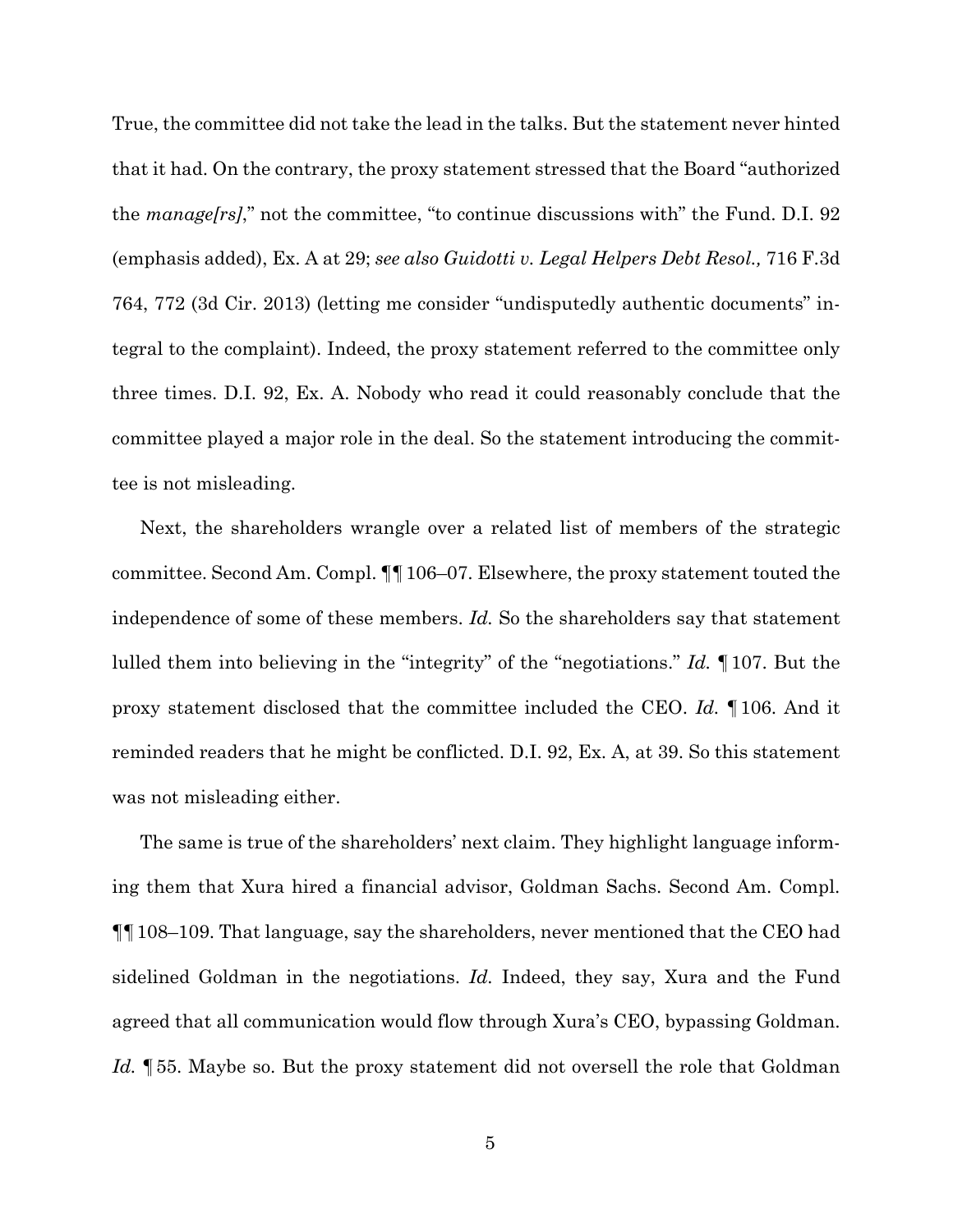played. Indeed, it clarified that Goldman was not included in every communication. D.I. 92, Ex. A, at 32. Plus, the shareholders concede that Goldman interacted with the Fund many times. Second Am. Compl. ¶¶72, 113. So the explanation that Xura had hired Goldman was not misleading.

The shareholders next target the CEO himself. They argue that the proxy statement never said that he would win millions if Xura sold to the Fund. *Id.* ¶122. Yet this ignores the proxy, which warned that "executive officers … may have interests in the merger." D.I. 92, Ex. A at 4, 39. And it explained those "interests" in detail. *Id.*  at 49–51, 120–21.

Alternatively, the shareholders fault the proxy for saying that the Fund had not agreed to retain Xura's leadership. Second Am. Compl. ¶121. That was misleading, they claim, because the Fund always intended to keep the CEO. *Id.* But intent is one thing; agreement, another. Plus, the Fund did *not* retain Xura's old CEO. *Id.* ¶14. So the proxy statement was neither false nor misleading.

Next, the shareholders complain that the proxy statement omitted key details about other shoppers interested in buying Xura. *Id.* ¶117. They say the CEO made it impossible for one shopper to bid on the company. Not so. The shopper dropped out only because it could not match the Fund's better offer. *Id.* ¶117. Assuming otherwise does not help the shareholders. Even if the CEO had rigged the competition, they fail to tie that omission to a statement in the proxy. So this attack fails.

Finally, the shareholders point to the proxy statement's report that Xura had contacted twenty-six potential buyers. Second Am. Compl. ¶118. Not one, said the proxy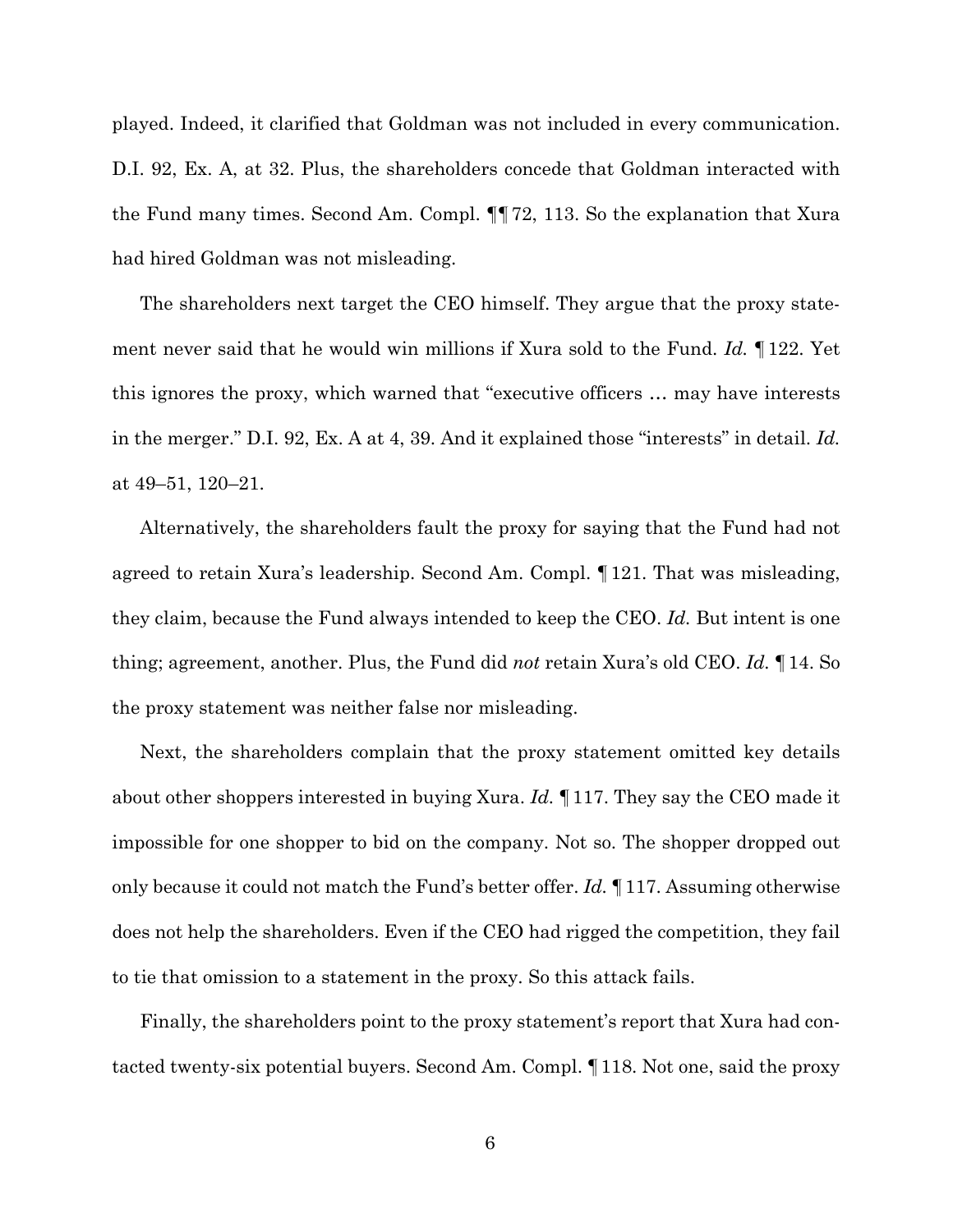statement, made an offer. *Id.* That was misleading, the shareholders say, because one shopper *did* show interest. *Id.* ¶¶118–19. But mere interest is not an offer. Plus, the proxy's statement about the twenty-six buyers limited itself to a late stage of the sale. Id. <sup>¶</sup> 118. Yet the undisclosed shopper had shown interest at an earlier stage of the deal. Since the statement properly qualified itself, it could not be misleading.

\* \* \* \* \*

Shareholders say that Xura's CEO misbehaved. Taking the complaint as true, he very well might have. But the shareholders do not sue him for breaching his fiduciary duty. Rather, they sue over a proxy statement that is neither false nor misleading. So their claims fail. And because they do, so do the claims against the CEO and the other managers.

The shareholders have now filed three complaints, all based on the same document. But that document, this Court has twice ruled, does not support their claims. It would be futile and inequitable to let them amend their complaint yet again. So I will dismiss these claims with prejudice.